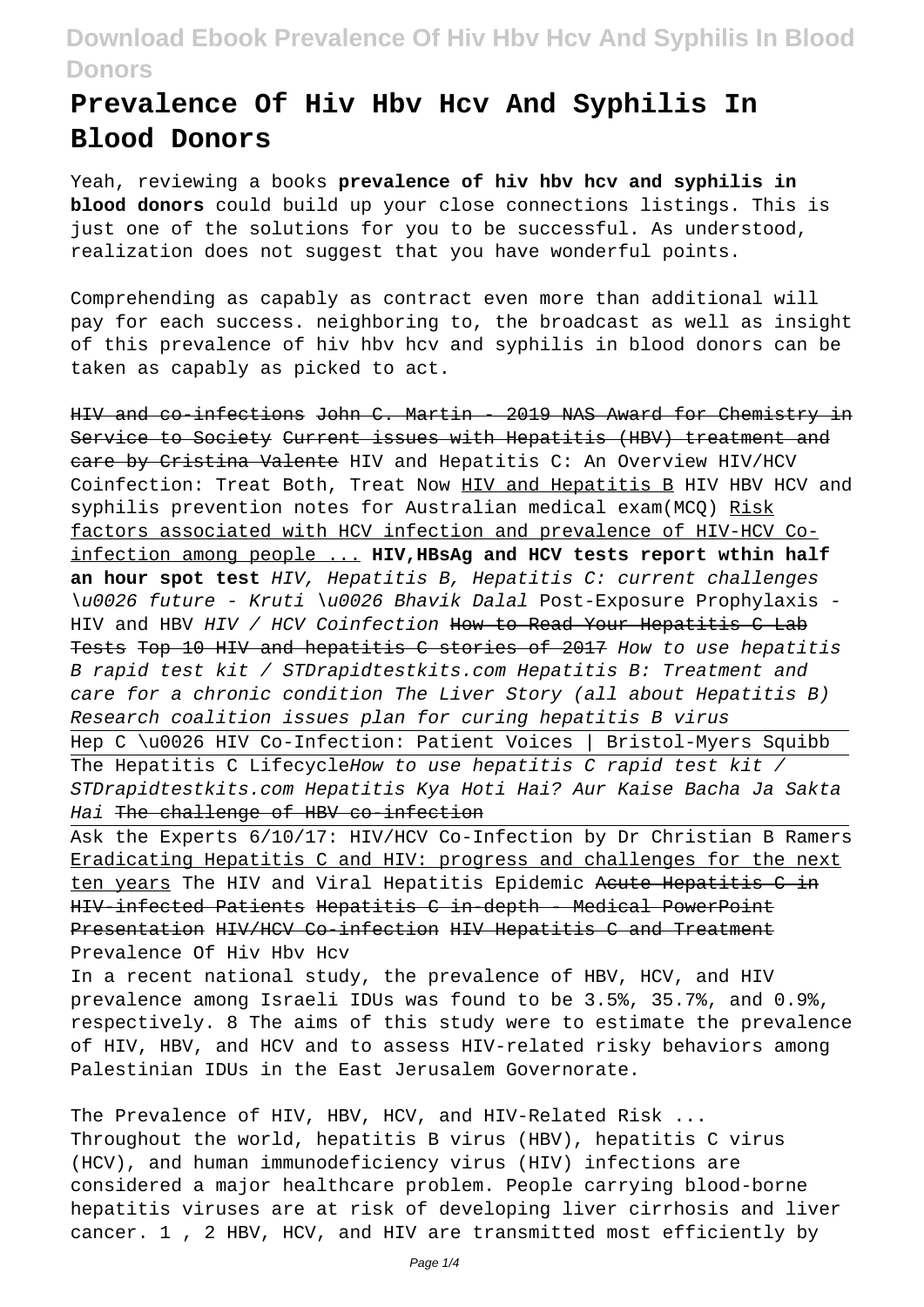percutaneous exposure to infectious blood.

Prevalence and Correlates of HCV, HVB, and HIV Infection ... Xinjiang Province had the highest HIV prevalence (42.6%, 35.5%-49.8%). HCV antibody prevalence was highest in the Southwest (77.7%, 69.9%-85.4%), followed by South (76.2%, 65.9%-86.4%). Sichuan had the highest HCV antibody prevalence (91.7%, 86.6%-95.3%), followed by Guangxi (86.1%, 81.8%-90.4%).

Prevalence of HIV, HCV and HBV infection and ... HBV-HIV coinfections were found 10 (1.93%) blood donors, followed by HBV-HCV and HIV-HCV. A significant association between sex and marital status with HBV and HIV infection was found. However, significant association of HCV was observed among sex ( $X = 33.18$ ,  $P < 0.001$ ) and occupational (  $X$  2 = 84.33, P < 0.001). A significant percentage of HBV, HCV, and HIV among blood donors was observed.

Prevalence of Hepatitis B Virus, Hepatitis C Virus, and ... Pregnant women are not screened for HBsAg and anti-HCV antibodies in many African countries. As there are few data concerning the prevalence of HBV, HDV, and HCV serological markers in Benin, the aim of this study was to evaluate their 2011 prevalence in pregnant women undergoing HIV screening in a rural area of north Benin, and compare the data with those reported for the same area in 1986.

Prevalence of HBV, HDV, HCV, and HIV infection during ... In 2017, the World Health Organization (WHO) reported that HIV/AIDS, HBV, and HCV were major global communicable diseases for humankind in this era with a large population of infected persons. Approximately 35 million are HIV-infected [ 29 ], 257 million are HBV-infected [ 30 ], and 71 million have chronic hepatitis C infections globally [ 31 ].

Sexual behaviors and seroprevalence of HIV, HBV, and HCV ... HIV infection is a growing pandemic in Africa, and data on the prevalence of HBV and HCV among HIV infected individuals are scanty. In developing countries, liver disease due to chronic HBV and/or HCV has become a growing problem, particularly in those infected with HIV [9] .

Seroprevalence of HBV, HCV & HIV Co-Infection and Risk ... Assessing the prevalence of HIV, HBV, and HCV infection among people with severe mental illness People with severe mental illness are at higher risk for HIV infection than the general population. Early studies in New York 1

Assessing the prevalence of HIV, HBV, and HCV infection ... Prevalence of HIV, HBV and HCV. Overall, 29.8% were infected with HIV, 62.1% were exposed to HCV (anti-HCV) and 11.1% were chronically infected with HBV (HBsAg). One in four IDUs (25.7%) screened positive for antibodies to both HIV and HCV. Nearly all (95.2%) HIV positive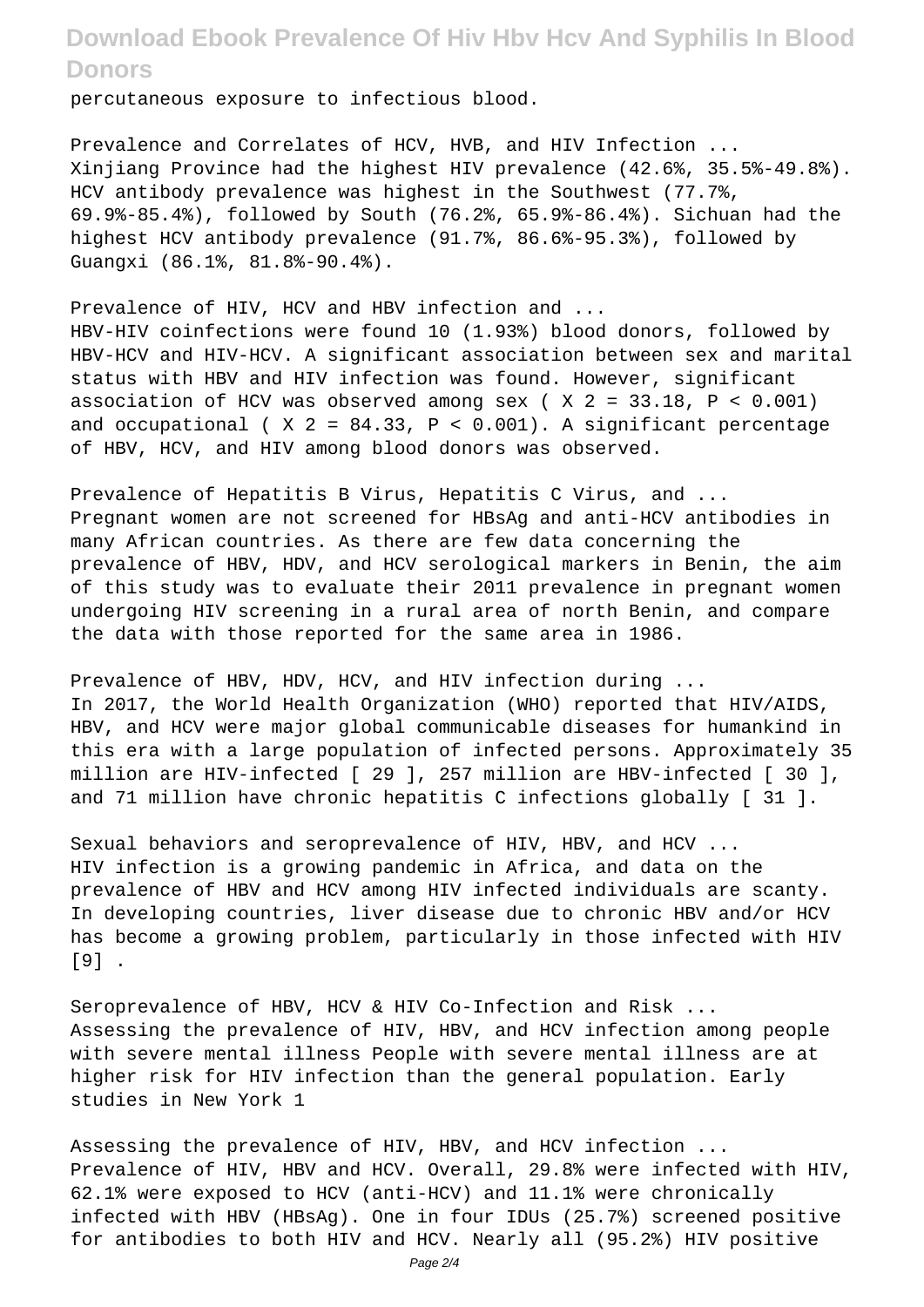IDUs also screened positive for anti-HCV compared with 48% of HIV negative IDUs.

High prevalence of HIV, HIV/hepatitis C virus co-infection ... HIV/HBV/HCV prevalence among blood donors and OFWCs. HIV rates were extremely low in both BDs and OFWCs. HIV was detected in only 4 of 63 249 BDs screened (prevalence 0.006%) and only 1 of 69 123 OFWCs (prevalence 0.001%). All 5 positive cases were men.

The prevalence of HIV, HBV and HCV among Filipino blood ... The HBV reported seroprevalence rates ranged from 5.1 up to 26.81% among different populations and the overall pooled prevalence was 12.07%. For HCV antibodies; 2.74% was determined to be the pooled prevalence. Khartoum State was the most endemic State of both HBV and HCV with seroprevalence of 12.69% and 6.78%, respectively.

Systematic review and meta-analysis of HIV, HBV and HCV ... People with HIV and Hepatitis C. In 2009, approximately 21% of adults with HIV who were tested for past or present hepatitis C virus (HCV) infection tested positive, although coinfection prevalence varies substantially according to risk group (e.g., men who have sex with men [MSM], high-risk heterosexuals, and people who inject drugs) [ 7-9 ].

People Coinfected with HIV and Viral Hepatitis | CDC Blood-borne viral infection is a public health problem, especially in high-risk patients, including those with renal failure.The aim of this study was to investigate the prevalence of human immunodeficiency virus (HIV), hepatitis B virus (HBV), and hepatitis C virus (HCV) infections in patients undergoing hemodialysis.In this study, 94 patients were recruited and examined for HBV surface ...

The Prevalence of HIV, HCV, and HBV Among Hemodialysis ... Although the US population prevalence rate of previous HBV is estimated to be 4.7%, of chronic HBV to be 0.3%, of HCV to be 1.3%, and of HIV infections to be 0.3%, 1-5 population studies suggest that infections with these viruses are more prevalent among persons who are old enough to have higher rates of cancer. 3,6 Patients with undiagnosed chronic HBV, HCV, and HIV infections pose transmission risks to family members and health care workers. 7-9 In addition, with effective treatments ...

Prevalence of Hepatitis B Virus, Hepatitis C Virus, and ... HIV HCV HBV; Prevalence among PWID (95% UI) Estimated number of PWID living with HIV (95% UI) Prevalence among PWID (95% UI) Estimated number of PWID who are HCV-antibody positive (95% UI) Prevalence among PWID (95% UI) Estimated number of PWID who are HBsAg positive (95% UI) Eastern Europe: 24·7% (15·6–33·9) 747 000 (313 500–1 331 500)

Global prevalence of injecting drug use and ... HIV, HBV and HCV prevalence HIV-seroprevalence was 2.16% (95% CI: